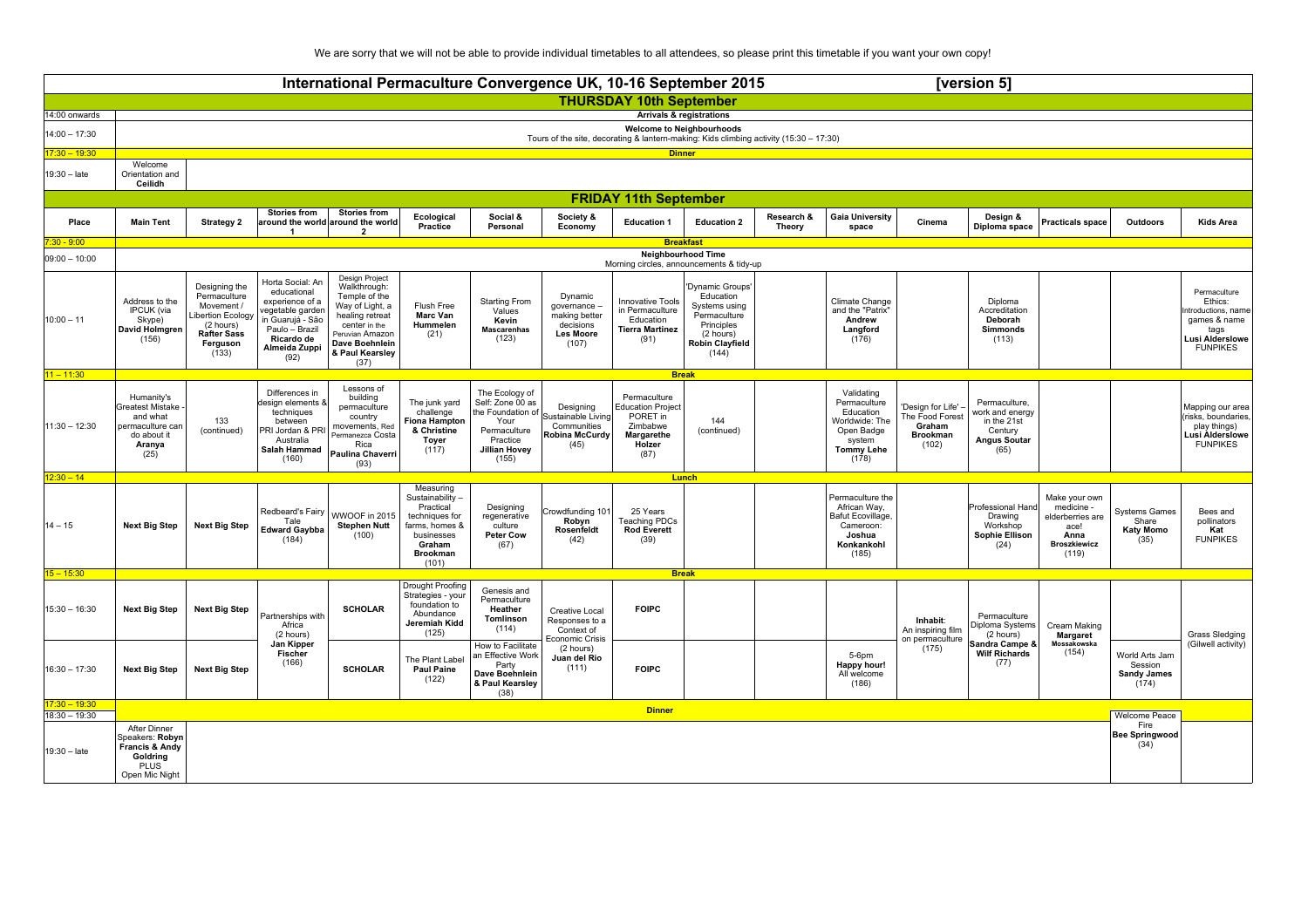|                  | International Permaculture Convergence UK, 10-16 September 2015                        |                                                                |                                                                       |                                                                                                                   |                                                                                               |                                                                                                                                    |                                                                                               |                                                                                                                         |                                                                                                         |                                                                                                                                                                  |                                                                                                                                                                                                                                                |                                                                                                                                             | [version 5]                                                                                                                        |                                                                            |                                                                                                |                                                                                                                    |
|------------------|----------------------------------------------------------------------------------------|----------------------------------------------------------------|-----------------------------------------------------------------------|-------------------------------------------------------------------------------------------------------------------|-----------------------------------------------------------------------------------------------|------------------------------------------------------------------------------------------------------------------------------------|-----------------------------------------------------------------------------------------------|-------------------------------------------------------------------------------------------------------------------------|---------------------------------------------------------------------------------------------------------|------------------------------------------------------------------------------------------------------------------------------------------------------------------|------------------------------------------------------------------------------------------------------------------------------------------------------------------------------------------------------------------------------------------------|---------------------------------------------------------------------------------------------------------------------------------------------|------------------------------------------------------------------------------------------------------------------------------------|----------------------------------------------------------------------------|------------------------------------------------------------------------------------------------|--------------------------------------------------------------------------------------------------------------------|
|                  |                                                                                        |                                                                |                                                                       |                                                                                                                   |                                                                                               |                                                                                                                                    |                                                                                               | <b>SATURDAY 12th September</b>                                                                                          |                                                                                                         |                                                                                                                                                                  |                                                                                                                                                                                                                                                |                                                                                                                                             |                                                                                                                                    |                                                                            |                                                                                                |                                                                                                                    |
| Place            | <b>Main Tent</b>                                                                       | <b>Strategy 2</b>                                              | <b>Stories from</b><br>around the<br>world 1                          | <b>Stories from</b><br>around the<br>world 2                                                                      | Ecological<br>Practice                                                                        | Social &<br>Personal                                                                                                               | Society &<br>Economy                                                                          | <b>Education 1</b>                                                                                                      | <b>Education 2</b>                                                                                      | Research &<br>Theory                                                                                                                                             | Gaia<br><b>University</b><br>space                                                                                                                                                                                                             | Cinema                                                                                                                                      | Design &<br>Diploma space                                                                                                          | <b>Practicals</b><br>space                                                 | Outdoors                                                                                       | <b>Kids Area</b>                                                                                                   |
| $'$ :30 - 9:00   |                                                                                        |                                                                |                                                                       |                                                                                                                   |                                                                                               |                                                                                                                                    |                                                                                               |                                                                                                                         | <b>Breakfast</b>                                                                                        |                                                                                                                                                                  |                                                                                                                                                                                                                                                |                                                                                                                                             |                                                                                                                                    |                                                                            |                                                                                                |                                                                                                                    |
| $ 09:00 - 10:00$ |                                                                                        |                                                                |                                                                       |                                                                                                                   |                                                                                               |                                                                                                                                    |                                                                                               |                                                                                                                         | <b>Neighbourhood Time</b><br>Morning circles, announcements & tidy-up                                   |                                                                                                                                                                  |                                                                                                                                                                                                                                                |                                                                                                                                             |                                                                                                                                    |                                                                            |                                                                                                |                                                                                                                    |
| $10:00 - 11$     | Climate Change<br>Strategy<br>Workshop<br>(2 hours)<br><b>Starhawk</b><br>(121)        | Permaculture<br>and Gaia<br>Theory<br><b>Ed Sears</b><br>(136) | Permaculture in<br>Palestine<br><b>Murad</b><br>Alkhufash<br>(49)     | Village<br>permaculture:<br>creating<br>abundance in<br>suburbia<br><b>Trish Allen</b><br>(31)                    | Beyond<br>Pastured<br>Poultry<br>Dr Wendy<br>Seabrook<br>(73)                                 | Mindful<br>Permaculture<br><b>Stefan Geyer</b><br>(29)                                                                             | Urban<br>Permaculture<br>(2 hours)<br>Sarah Pugh<br>(19)                                      | Card Game<br>Launch -<br>'Permaculture<br>Principles Card<br>Game II'<br>Robin<br>Clayfield<br>(10)                     |                                                                                                         | Permaculture<br>and Peoples'<br>Science: The<br>State of the<br>Movement and<br>Beyond<br><b>Rafter Sass</b><br>Ferguson<br>(134)                                | Andrew<br>Langford<br>(180)                                                                                                                                                                                                                    | Permaculture in<br>Making a living   Latin America<br>in permaculture   Beatriz Arjona,<br>Tierra Martinez<br>& Paulina<br>Chaverri<br>(53) | Diploma<br>Accreditation<br>Katie<br>Shepherd<br>(7)                                                                               | Biochar<br>(2 hours)<br><b>Albert Bates</b><br>(5)                         |                                                                                                | <b>Bug Hotel</b><br>Making<br><b>Pippa Vine</b><br><b>FUNPIKES</b>                                                 |
| $11 - 11:30$     |                                                                                        |                                                                |                                                                       |                                                                                                                   |                                                                                               |                                                                                                                                    |                                                                                               |                                                                                                                         | <b>Break</b>                                                                                            |                                                                                                                                                                  |                                                                                                                                                                                                                                                |                                                                                                                                             |                                                                                                                                    |                                                                            |                                                                                                |                                                                                                                    |
| $11:30 - 12:30$  | 121<br>(continued)                                                                     |                                                                | A how to guide<br>to Permaculture<br>in China<br>Zhu Ya'wen<br>(135)  | Design<br>transition<br>convergence:<br>follow the<br>pattern<br>Anna Bartoli &<br>Paolo Rosazza<br>Prin<br>(150) | No-Dig<br>Gardening -<br>why to do it and<br>how<br><b>Aljaz Plankl</b><br>(3)                | Social<br>Permaculture -<br>the Glue that<br>Connects and<br>Enables<br>Looby<br><b>Macnamara</b><br>and Robin<br>Clayfield<br>(8) | 19<br>(continued)                                                                             | Children in<br>Permaculture<br>Lusi<br>Alderslowe,<br>Gaye Amus,<br>Rakesh, Tomi<br>Gjerkes & Lara<br>Kastelic<br>(169) | <b>Scholars Get-</b><br>together<br>(159)                                                               | The application<br>of permaculture<br>principles in 6-<br>acres of<br>agroecological<br>food growing at<br>Schumacher<br>College<br><b>Tim Crabtree</b><br>(149) | Busting the<br>Patrix 101<br><b>Ava Klinger</b><br>and Andrew<br>Langford<br>(181)                                                                                                                                                             |                                                                                                                                             | The<br>Permaculture<br>Design<br>Process:<br>Patterns,<br>Vision,<br>Function,<br>Structure, and<br>Details<br>Dan Halsey<br>(157) | 5<br>(continued)                                                           | Chagraculture<br>Magic spaces to<br>foster a sense<br>of spirit<br><b>Dano Wheals</b><br>(139) | Using drums<br>and percussion<br>to create<br>community<br>Somesh De<br>Swardt<br><b>FUNPIKES</b>                  |
| $12:30 - 14$     | Lunch                                                                                  |                                                                |                                                                       |                                                                                                                   |                                                                                               |                                                                                                                                    |                                                                                               |                                                                                                                         |                                                                                                         |                                                                                                                                                                  |                                                                                                                                                                                                                                                |                                                                                                                                             |                                                                                                                                    |                                                                            |                                                                                                |                                                                                                                    |
| $ 14 - 15 $      | Next Big Step                                                                          | <b>Next Big Step</b>                                           | Cool Temperate<br>Forest<br>Gardening<br><b>Maddy Harland</b><br>(61) | <b>SCHOLAR</b>                                                                                                    | Co-creating<br><b>Bioregions</b><br>Ed Tyler<br>(33)                                          | Fermentation as<br>a Connective<br>Web<br>Gillian Kozicki<br>(41)                                                                  | Permafund<br>What does<br>good<br>Permaculture<br>aid look like?<br>John<br>Champagne<br>(43) | Accredited<br>Permaculture<br>Training, the<br>Australian<br>experience<br>Virginia<br>Solomon<br>(15)                  | Non-land based<br>designs in the<br>PDC<br><b>Beck Lowe</b><br>(96)                                     |                                                                                                                                                                  | ERES:<br>Developing<br>coherence in<br>the Latin<br>American<br>permaculture<br>network:<br>Javeria<br>Carrion<br>(187)                                                                                                                        |                                                                                                                                             | Diploma<br>Accreditation<br><b>Trish Taylor</b><br>(188)                                                                           |                                                                            | Designing for<br>Wild Food<br>Systems<br>Emet<br>Degirmenci<br>(27)                            | Designing our<br>Children's<br>Permaculture<br>Paradise<br>Together<br>Robina<br><b>McCurdy</b><br><b>FUNPIKES</b> |
| $15 - 15:30$     |                                                                                        |                                                                |                                                                       |                                                                                                                   |                                                                                               |                                                                                                                                    |                                                                                               |                                                                                                                         | <b>Break</b>                                                                                            |                                                                                                                                                                  |                                                                                                                                                                                                                                                |                                                                                                                                             |                                                                                                                                    |                                                                            |                                                                                                |                                                                                                                    |
| $15:30 - 16:30$  |                                                                                        | Next Big Step   Next Big Step                                  | <b>LAND Denmark</b><br>Cathrine<br><b>Dolleris</b><br>(70)            | Urban building<br>permakultur<br>design                                                                           | Air Lift pumps<br>for aquaponics<br>& other ponds<br><b>Brian Shindler</b><br>(48)            | Designing for<br>people with<br>additional<br>needs and for                                                                        |                                                                                               | <b>FOIPC</b>                                                                                                            | Graduate<br>studies in<br>Permaculture<br>Design at<br>University - how<br>will we do it?               |                                                                                                                                                                  | Permaculture &<br>Prisons:<br>Designing for a<br>Farms Not<br>world without<br>the prison<br>Factories<br>$(1.5$ hours)<br>industrial<br><b>Holly</b><br>complex<br>(2 hours)<br><b>Nicole Vosper</b><br>(172)<br>& Pandora<br>Thomas<br>(124) |                                                                                                                                             | Diploma<br>Accreditation<br><b>Katy Fox</b><br>(171)                                                                               | Up cycling<br>using common<br>materials to                                 |                                                                                                | Archery<br>(Gilwell activity)                                                                                      |
| $16:30 - 17:30$  |                                                                                        | Next Big Step   Next Big Step                                  | <b>SCHOLAR</b>                                                        | development<br>(2 hours)<br>David<br>Lamparter<br>(63)                                                            | Broadening our<br>Reach:<br>permaculture in<br>public places<br><b>Thais Thiesen</b><br>(130) | elders<br>(2 hours)<br>Jennifer<br>Lauruol<br>(57)                                                                                 |                                                                                               | <b>FOIPC</b>                                                                                                            | (2 hours)<br>Graham<br>Brookman &<br>Keri Chiveralls<br>from the<br><b>CQUniversity</b><br>team<br>(94) |                                                                                                                                                                  |                                                                                                                                                                                                                                                | Creighton-Hird                                                                                                                              | Designing the<br><b>IPCUK</b><br>Neighbourhoods -<br>discussion<br><b>Kerry Lane</b><br>(148)                                      | make tools for<br>permaculture<br>(2 hours)<br><b>Matt Ralston</b><br>(32) |                                                                                                |                                                                                                                    |
| $17:30 - 19:30$  |                                                                                        |                                                                |                                                                       |                                                                                                                   |                                                                                               |                                                                                                                                    |                                                                                               | <b>Dinner</b>                                                                                                           |                                                                                                         |                                                                                                                                                                  |                                                                                                                                                                                                                                                |                                                                                                                                             |                                                                                                                                    |                                                                            |                                                                                                |                                                                                                                    |
| $19:30 -$ late   | <b>After Dinner</b><br>Speakers:<br>Tierra Martinez<br>& Marsha<br>Hanzi PLUS<br>Disco |                                                                |                                                                       |                                                                                                                   |                                                                                               |                                                                                                                                    |                                                                                               |                                                                                                                         |                                                                                                         |                                                                                                                                                                  |                                                                                                                                                                                                                                                |                                                                                                                                             |                                                                                                                                    |                                                                            |                                                                                                |                                                                                                                    |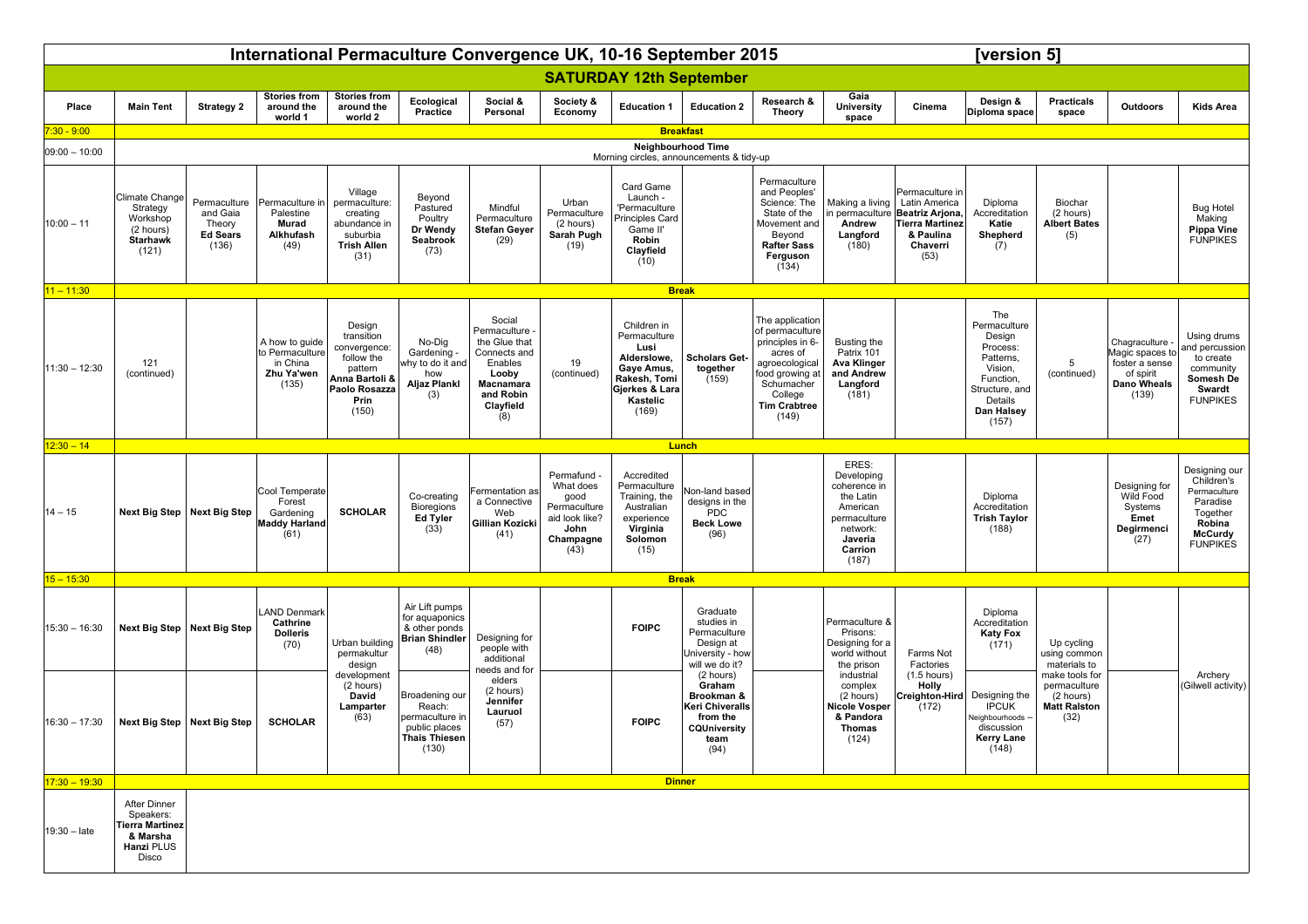|                                    | International Permaculture Convergence UK, 10-16 September 2015<br>[version 5] |                                                                                                 |                                                      |                                                                                                                                  |                                                                                                                                |                                                                       |                      |                                                                                                             |                           |                      |                                    |        |                              |                                                                   |          |                                   |
|------------------------------------|--------------------------------------------------------------------------------|-------------------------------------------------------------------------------------------------|------------------------------------------------------|----------------------------------------------------------------------------------------------------------------------------------|--------------------------------------------------------------------------------------------------------------------------------|-----------------------------------------------------------------------|----------------------|-------------------------------------------------------------------------------------------------------------|---------------------------|----------------------|------------------------------------|--------|------------------------------|-------------------------------------------------------------------|----------|-----------------------------------|
|                                    |                                                                                |                                                                                                 |                                                      |                                                                                                                                  |                                                                                                                                |                                                                       |                      | <b>SUNDAY 13th September</b>                                                                                |                           |                      |                                    |        |                              |                                                                   |          |                                   |
| Place                              | <b>Main Tent</b>                                                               | <b>Strategy 2</b>                                                                               | <b>Stories from</b><br>around the<br>world 1         | Stories from<br>around the<br>world 2                                                                                            | Ecological<br>Practice                                                                                                         | Social &<br>Personal                                                  | Society &<br>Economy |                                                                                                             | Education 1   Education 2 | Research &<br>Theory | Gaia<br><b>University</b><br>space | Cinema | Design &<br>Diploma<br>space | <b>Practicals</b><br>space                                        | Outdoors | <b>Kids Area</b>                  |
| $7:30 - 9:00$                      |                                                                                | <b>Breakfast</b>                                                                                |                                                      |                                                                                                                                  |                                                                                                                                |                                                                       |                      |                                                                                                             |                           |                      |                                    |        |                              |                                                                   |          |                                   |
| $ 09:00 - 12:30$                   |                                                                                |                                                                                                 |                                                      |                                                                                                                                  |                                                                                                                                |                                                                       |                      |                                                                                                             |                           |                      |                                    |        |                              |                                                                   |          |                                   |
| $10:00 - 11$                       | <b>Morning off</b><br>Permablitz; Walks; Self-managed workshops                |                                                                                                 |                                                      |                                                                                                                                  |                                                                                                                                |                                                                       |                      |                                                                                                             |                           |                      |                                    |        |                              | Mandala<br>making<br><b>Nim Robins</b>                            |          |                                   |
| $11:30 - 12:30$                    |                                                                                |                                                                                                 |                                                      |                                                                                                                                  |                                                                                                                                |                                                                       |                      |                                                                                                             |                           |                      |                                    |        |                              | Co-creating &<br>cooking on an<br>open fire<br>Lusi<br>Alderslowe |          |                                   |
| $12:30 - 14$<br><b>Lunch</b>       |                                                                                |                                                                                                 |                                                      |                                                                                                                                  |                                                                                                                                |                                                                       |                      |                                                                                                             |                           |                      |                                    |        |                              |                                                                   |          |                                   |
| $14 - 15$                          |                                                                                | Creating a<br>strategy for a<br>European<br>Permaculture<br>Network<br>Sandra<br>Campe<br>(131) | North<br>America?<br>Koreen<br><b>Brennan</b><br>(1) | What next for $\vert$ Designing the $\vert$ approaches in<br>Latin America<br>of Our Dreams<br>Tierra<br><b>Martinez</b><br>(89) | Challenges of<br>agro-ecological<br>Zambia and<br>East and<br>Southern<br>African region<br><b>Bridget</b><br>O'Connor<br>(55) | Emergency<br>response<br>network<br>Robina<br><b>McCurdy</b><br>(162) |                      | Available for additional networking workshops<br>Please ask at the Info Tent if you want to offer a session |                           |                      |                                    |        |                              |                                                                   |          |                                   |
| $15 - 15:30$                       |                                                                                |                                                                                                 |                                                      |                                                                                                                                  |                                                                                                                                |                                                                       |                      | <b>Break</b>                                                                                                |                           |                      |                                    |        |                              |                                                                   |          |                                   |
| $15:30 - 17:30$                    |                                                                                |                                                                                                 |                                                      |                                                                                                                                  |                                                                                                                                |                                                                       |                      | Whole-group regional mapping & networking session                                                           |                           |                      |                                    |        |                              |                                                                   |          | Zip wire<br>(Gilwell<br>activity) |
| $17:30 - 19:30$<br>$18:30 - 19:30$ | Memories<br><b>Dinner</b><br>Event<br>(158)                                    |                                                                                                 |                                                      |                                                                                                                                  |                                                                                                                                |                                                                       |                      |                                                                                                             |                           |                      |                                    |        |                              |                                                                   |          |                                   |
| $19:30 - late$                     | News from the<br>Networks<br><b>PLUS</b><br>Theatre show                       |                                                                                                 |                                                      |                                                                                                                                  |                                                                                                                                |                                                                       |                      |                                                                                                             |                           |                      |                                    |        |                              |                                                                   |          |                                   |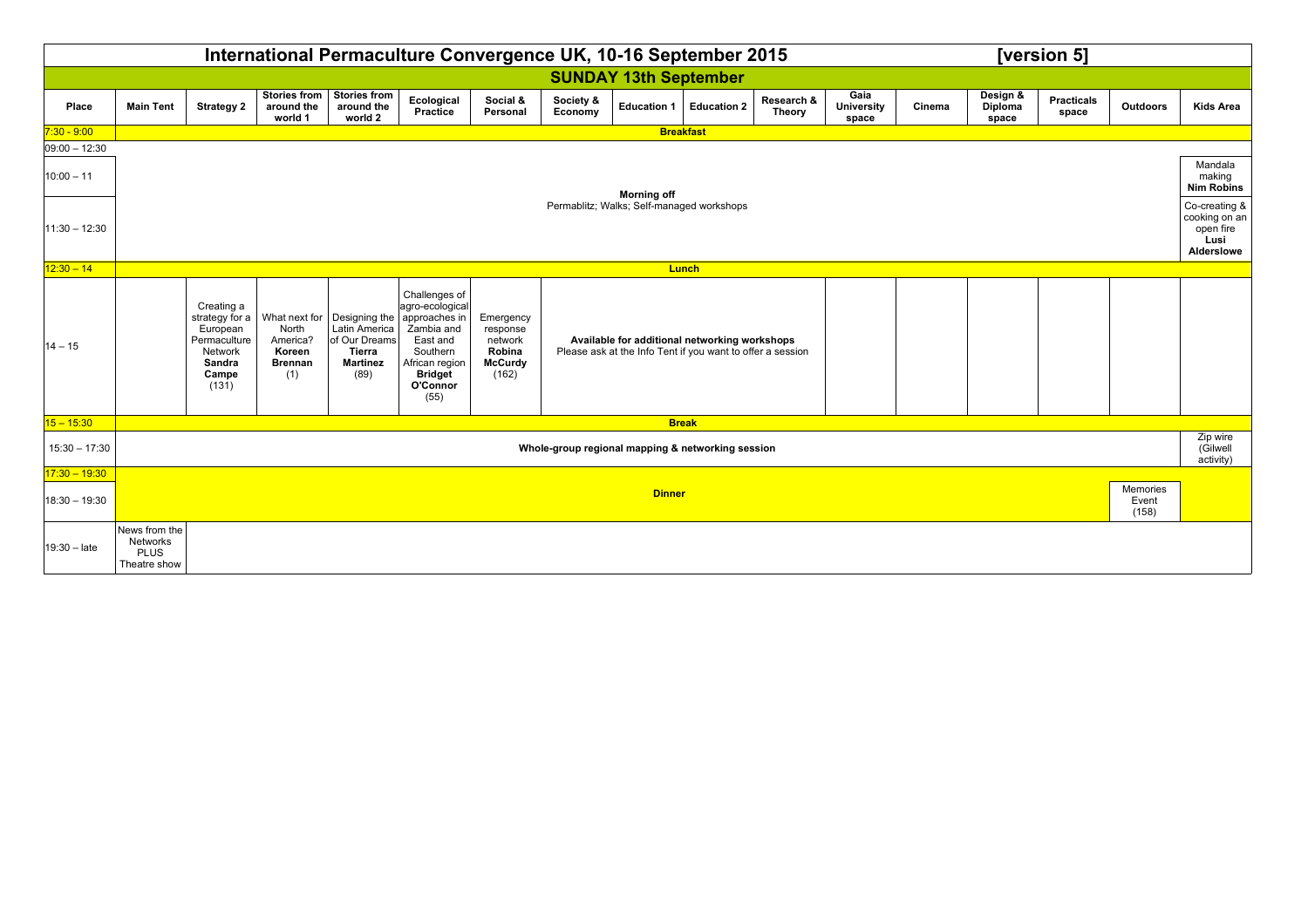|                              | International Permaculture Convergence UK, 10-16 September 2015                                         |                                             |                                                                                                                                            |                                                                                                                                  |                                                                 |                                                                                                |                                                                                                                                    |                                                                                                             |                                                                                                                 |                                                                        |                                                                                                                                        |                                                                                                           | [version 5]                                                                                                              |                                                                              |                 |                                                                                         |  |  |
|------------------------------|---------------------------------------------------------------------------------------------------------|---------------------------------------------|--------------------------------------------------------------------------------------------------------------------------------------------|----------------------------------------------------------------------------------------------------------------------------------|-----------------------------------------------------------------|------------------------------------------------------------------------------------------------|------------------------------------------------------------------------------------------------------------------------------------|-------------------------------------------------------------------------------------------------------------|-----------------------------------------------------------------------------------------------------------------|------------------------------------------------------------------------|----------------------------------------------------------------------------------------------------------------------------------------|-----------------------------------------------------------------------------------------------------------|--------------------------------------------------------------------------------------------------------------------------|------------------------------------------------------------------------------|-----------------|-----------------------------------------------------------------------------------------|--|--|
|                              |                                                                                                         |                                             |                                                                                                                                            |                                                                                                                                  |                                                                 |                                                                                                |                                                                                                                                    | <b>MONDAY 14th September</b>                                                                                |                                                                                                                 |                                                                        |                                                                                                                                        |                                                                                                           |                                                                                                                          |                                                                              |                 |                                                                                         |  |  |
|                              | <b>Main Tent</b>                                                                                        | <b>Strategy 2</b>                           | <b>Stories from</b><br>around the<br>world 1                                                                                               | <b>Stories from</b><br>around the<br>world 2                                                                                     | Ecological<br>Practice                                          | Social &<br>Personal                                                                           | Society &<br>Economy                                                                                                               | <b>Education 1</b>                                                                                          | <b>Education 2</b>                                                                                              | Research &<br>Theory                                                   | Gaia<br><b>University</b><br>space                                                                                                     | Cinema                                                                                                    | Design &<br>Diploma space                                                                                                | <b>Practicals</b><br>space                                                   | <b>Outdoors</b> | <b>Kids Area</b>                                                                        |  |  |
| $7:30 - 9:00$                |                                                                                                         |                                             |                                                                                                                                            |                                                                                                                                  |                                                                 |                                                                                                |                                                                                                                                    |                                                                                                             | <b>Breakfast</b>                                                                                                |                                                                        |                                                                                                                                        |                                                                                                           |                                                                                                                          |                                                                              |                 |                                                                                         |  |  |
| $09:00 - 10:00$              |                                                                                                         |                                             |                                                                                                                                            |                                                                                                                                  |                                                                 |                                                                                                |                                                                                                                                    |                                                                                                             | Neighbourhood Time<br>Morning circles, announcements & tidy-up                                                  |                                                                        |                                                                                                                                        |                                                                                                           |                                                                                                                          |                                                                              |                 |                                                                                         |  |  |
| $10:00 - 11$                 | <b>New Paradigms</b><br>of Permaculture Permaculture<br>Design<br>(2 hours)<br>Tierra Martinez<br>(90)  | Art of<br>April<br>Sampson-<br>Kelly<br>(6) | Permaculture<br>applied to dry-<br>land small<br>farmers<br>(2 hours)<br>Ardhendu S<br>Chatterjee<br>(28)                                  | Permaculture in<br><b>Conflict Zones</b><br>(2 hours)<br>Pavlo Ardanov<br>and Alice Gray Narsanna and<br>(30)                    | Women and<br>Seed<br>Preservation<br>(2 hours)<br>Team<br>(143) | Personal<br>Permaculture<br>Looby<br>Macnamara<br>23                                           | Life and Death<br>of the<br>Permaculture<br>Credit Union<br>2000-<br>forward<br>(2 hours)<br>Wesley Roe<br>$(20)$                  | Working with<br>School<br>Communities<br>(2 hours)<br>2014/Next step Mugove Walter<br>Nyika<br>(26)         |                                                                                                                 | Citizen Science<br>and<br>Permaculture<br><b>Cat Richards</b><br>(116) | Income<br>Solidarity and<br>Capital<br>Sharing: How<br>to do it<br>Andrew<br>Langford<br>(182)                                         | Participatory<br>Video &<br>Permaculture:<br>Global<br>Movement<br>Building<br><b>Nick Lunch</b><br>(151) | Design Your<br>Polyincome<br>with the<br>Polyincome<br>Slider<br><b>Bob Mehew</b><br>(50)                                | Woolcraft<br>Skillshare<br>(2 hours)<br>Hannah<br>Thorogood<br>(79)          |                 | Seed bombing<br><b>Natalie Hurst</b><br><b>FUNPIKES</b>                                 |  |  |
| $11 - 11:30$                 |                                                                                                         |                                             |                                                                                                                                            |                                                                                                                                  |                                                                 |                                                                                                |                                                                                                                                    | <b>Break</b>                                                                                                |                                                                                                                 |                                                                        |                                                                                                                                        |                                                                                                           |                                                                                                                          |                                                                              |                 |                                                                                         |  |  |
| $11:30 - 12:30$              | 90<br>(continued)                                                                                       |                                             | 28<br>(continued)                                                                                                                          | 30<br>(continued)                                                                                                                | 143<br>(continued)                                              | Contemplative<br>Islam & the<br>Permaculture<br>Approach<br><b>Muzammal</b><br>Hussain<br>(17) | 20<br>(continued)                                                                                                                  | 26<br>(continued)                                                                                           |                                                                                                                 | Kiskstarting<br>Permaculture<br>Research<br>Tomas<br>Remiarz<br>(58)   | The Social<br>Permaculture of<br>Solidarity:<br>Broadening the<br>Permaculture<br>Movement<br>Starhawk &<br>Pandora<br>Thomas<br>(120) | CASA: An<br>inspiring<br>network of<br>in Latin<br>America<br><b>Beatriz Arjona</b><br>(54)               | The story of the<br>design of<br>IPCUK<br>orld changers Alan Thornton,<br>Hannah<br>Thorogood &<br>Joe Atkinson<br>(145) | 79<br>(continued)                                                            |                 | Vegetable<br>Music<br><b>Charlie McGee</b><br><b>FUNPIKES</b>                           |  |  |
| $12:30 - 14$<br><b>Lunch</b> |                                                                                                         |                                             |                                                                                                                                            |                                                                                                                                  |                                                                 |                                                                                                |                                                                                                                                    |                                                                                                             |                                                                                                                 |                                                                        |                                                                                                                                        |                                                                                                           |                                                                                                                          |                                                                              |                 |                                                                                         |  |  |
| $14 - 15$                    |                                                                                                         | Next Big Step   Next Big Step               | <b>SCHOLAR</b>                                                                                                                             | <b>Bach Flower</b><br>Forest Garden<br><b>Stephen Nutt</b><br>$(99)$ and<br>Setting up a<br>CSA Farm<br>Gaynor<br>Pickering (40) | Goats in<br>Permaculture<br><b>Beck Lowe</b><br>(97)            | Done"<br>Personal<br>organisation<br>systems<br>(83)                                           | 'Getting Things How to develop<br>a network of<br>permaculture<br>demonstration<br>projects<br>Celia Ashman Alan Thornton<br>(140) | PIA - The<br>Permaculture<br>Academy in the<br>Alpine Regions<br>in Austria<br>Margarethe<br>Holzer<br>(84) |                                                                                                                 |                                                                        | Towards a<br>Liberatory and<br>Vegan<br>Permaculture<br>Graham<br><b>Burnett &amp;</b><br><b>Nicole Vosper</b><br>(98)                 |                                                                                                           | Diploma<br>Accreditation<br><b>Kerry Lane</b><br>(167)                                                                   | Pallet<br>dismantling Bar<br>- recycling<br>made easy<br>Sam Holt<br>(69)    |                 | Prepaing for a<br>performance in<br>the evening<br><b>Nim Robins</b><br><b>FUNPIKES</b> |  |  |
| $15 - 15:30$                 |                                                                                                         |                                             |                                                                                                                                            |                                                                                                                                  |                                                                 |                                                                                                |                                                                                                                                    |                                                                                                             | <b>Break</b>                                                                                                    |                                                                        |                                                                                                                                        |                                                                                                           |                                                                                                                          |                                                                              |                 |                                                                                         |  |  |
| $15:30 - 16:30$              |                                                                                                         | Next Big Step   Next Big Step               | <b>LAND Centre</b><br>extravanganza<br>(2 hours)<br>Val Grainger<br>Ben Margolis,<br>Hannah<br>Thorogood &<br><b>Wilf Richards</b><br>(76) | <b>SCHOLAR</b>                                                                                                                   | Inga Alley<br>Cropping<br>Antony<br>Melville<br>(52)            | The Work that<br>Reconnects<br>(2 hours)<br>Klaudia van                                        | Reciprocity<br>Clubs- interest<br>free<br>(2 hours)<br>Bryan Innes,<br>Petra                                                       | <b>FOIPC</b>                                                                                                | 'Graduate<br>Permaculture<br>study for the<br>World-the<br>practicalities'<br>(2 hours)<br>Graham<br>Brookman & |                                                                        | Students and<br>Advisors share<br>the joys and<br>challenges of<br>Gaia University<br>(190)                                            |                                                                                                           | Diploma<br>Accreditation<br><b>Karen Noon</b><br>(189)                                                                   | Traditional<br>vegetable<br>ferments<br>(2 hours)<br>Margaret<br>Mossakowska |                 | Kayaking<br>(Gilwell activity)                                                          |  |  |
| $16:30 - 17:30$              |                                                                                                         | Next Big Step   Next Big Step               |                                                                                                                                            | Empowering<br>Local Food<br>Resilience<br>Robina<br><b>McCurdy</b><br>(44)                                                       | Growing<br>resources<br><b>Pippa Vine</b><br>(106)              | Gool<br>(86)                                                                                   | Stephenson<br>and Joanna<br>Pearsall<br>(141)                                                                                      | <b>FOIPC</b>                                                                                                | <b>Keri Chiveralls</b><br>from the<br><b>CQUniversity</b><br>team<br>(95)                                       |                                                                        |                                                                                                                                        |                                                                                                           |                                                                                                                          | and Martin<br>Hollmer<br>(153)                                               |                 |                                                                                         |  |  |
| $17:30 - 19:30$              |                                                                                                         |                                             |                                                                                                                                            |                                                                                                                                  |                                                                 |                                                                                                |                                                                                                                                    | <b>Dinner</b>                                                                                               |                                                                                                                 |                                                                        |                                                                                                                                        |                                                                                                           |                                                                                                                          |                                                                              |                 |                                                                                         |  |  |
| $19:30 - late$               | <b>After Dinner</b><br>Speakers:<br>Prabina<br>Shrestha &<br>Ego Lemos<br><b>PLUS</b><br>Open Mic Night |                                             |                                                                                                                                            |                                                                                                                                  |                                                                 |                                                                                                |                                                                                                                                    |                                                                                                             |                                                                                                                 |                                                                        |                                                                                                                                        |                                                                                                           |                                                                                                                          |                                                                              |                 |                                                                                         |  |  |